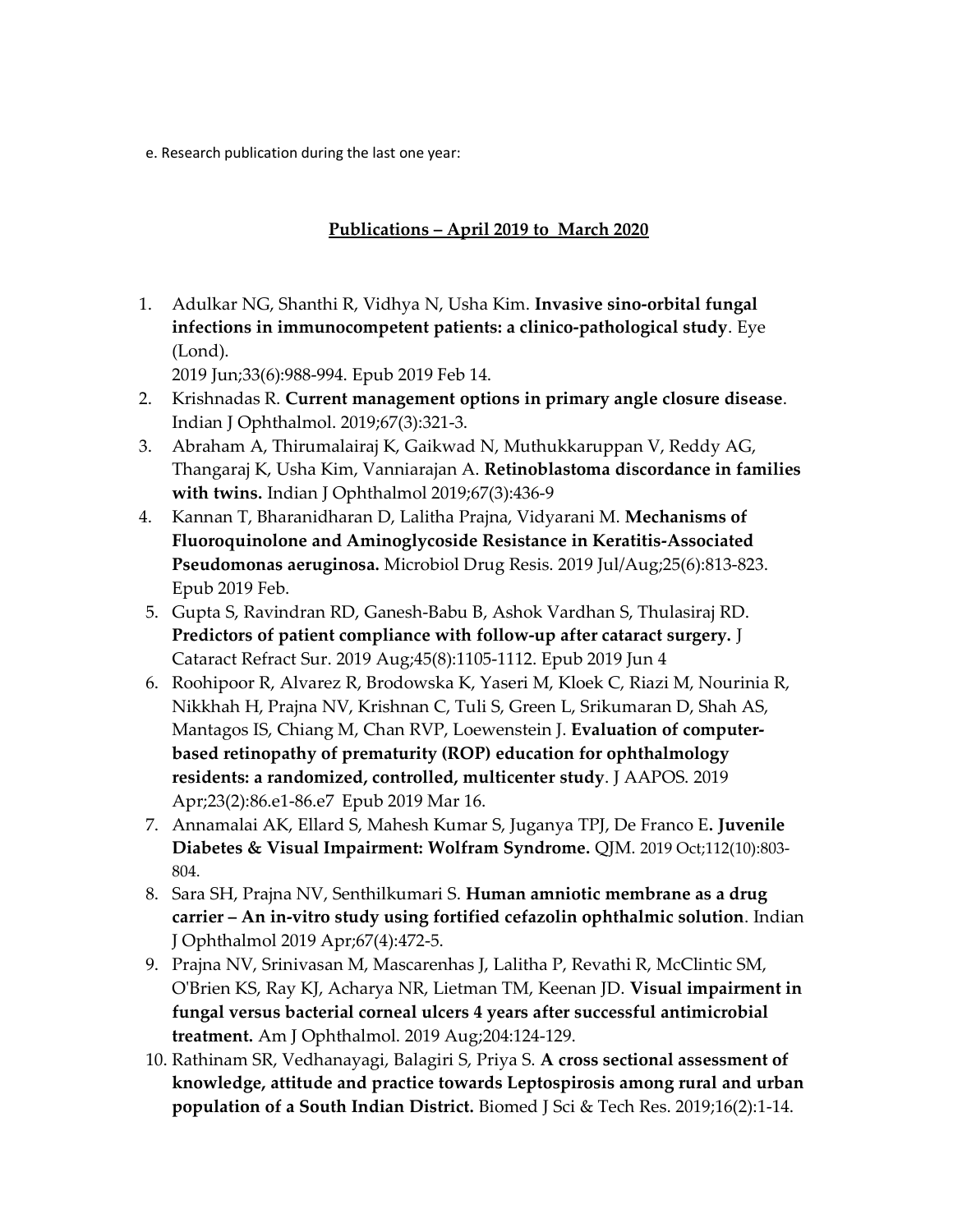11. Lalitha P, Seitzman GD, Kotecha R, Hinterwirth A, Chen C, Zhong L, Cummings S,

Lebas E, Sahoo MK, Pinsky BA, Lietman TM, Doan T. Unbiased Pathogen Detection and Host Gene Profiling for Conjunctivitis. Ophthalmology. 2019 Aug;126(8):1090-1094. 2019 Epub Apr 3

- 12. Cox JT, Ganesh Babu S, Munoz B, Friedman DS, Ravindran RD. Visual Acuity Outcomes after Cataract Surgery: High-volume vs. low-volume surgeons. Ophthalmology. 2019 Nov;126(11):1480-1489.
- 13. Naveen R, Arun Kumar P, Ashwin B, Mano Ranjan Das, Prajna NV. Colonization of therapeutic contact lens by dematiaceous fungi. Cont Lens Anterior Eye. 2019 Aug;42(4):470-472. Epub 2019 Apr 10.
- 14. Gong B, Zhang H, Huang L, Chen Y, Shi Y, Tam PO, Zhu X, Huang Y, Lei B, Sundaresan P, Li X, Jiang L, Yang J, Lin Y, Lu F, Chen L, Li Y, Leung CK, Guo X, Zhang S, Huang G, Wu Y, Zhou T, Shuai P, Tham CC, Weisschuh N, Krishnadas SR,

Mardin C, Reis A, Yang J, Zhang L, Zhou Y, Wang Z, Qu C, Shaw PX, Pang CP, Sun X, Zhu W, Li DY, Pasutto F, Yang Z. Mutant RAMP2 causes primary openangle glaucoma via the CRLR-cAMP axis. Genet Med. 2019 Oct;21(10):2345- 2354

- 15. Manoranjan Das, Menda SA, Arun Kumar P, Prajna NV, Yen M, Tsang B, Kumar A, Rose-Nussbaumer J, Acharya NR, McCulloch CE, Lietman TM, McLeod SD, Keenan JD. Repeatability and Reproducibility of Slit Lamp, Optical Coherence Tomography, and Scheimpflug Measurements of Corneal Scars. Ophthalmic Epidemiol. 2019 Aug;26(4):251-256.
- 16. Haripriya A, Chang DF, Ravindran RD. Endophthalmitis Reduction with Intracameral Moxifloxacin in Eyes with and without Surgical Complications: Results from 2 million consecutive cataract surgeries. J Cataract Refract Surg. 2019 2019 Sep;45(9):1226-1233.
- 17. Preethika Gandhi, Naveen R, Khaitan I, Srinivasan M, Prajna NV. Toxic Keratitis After Application of Custard Apple Seed for Head Lice Infestation. Cornea. 2019 Aug;38(8):948-950.
- 18. Sanil Joseph, Kim R, Ravindran RD, Fletcher AE, Thulasiraj RD. Effectiveness of Teleretinal Imaging–Based Hospital Referral Compared With Universal Referral in Identifying Diabetic Retinopathy: A Cluster Randomized Clinical Trial. JAMA Ophthalmol. 2019 Jul;137(7):786-792.
- 19. Selva Pandiyan A, Lalitha Prajna, Siva Ganesa Karthikeyan R. Genotyping and phylogenetic analysis of Pythium insidiosum causing human corneal ulcer. Med Mycol. 2020 Feb 1;58(2):211-218. Epub 2019 May 9.
- 20. Kantipuly A, Manju Pillai R, Sujani S, Rakhee K, Ganesh V Raman, Krishnadas R, Robin AL, Ehrlich JR. Caregiver burden in primary congenital glaucoma. Am J Ophthalmol. 2019 Sep;205:106-114
- 21. George V Puthuran, Hiruni KW, Naresh Babu K. Pars Plana Tube Insertion of Glaucoma Drainage Device. J Glaucoma. 2019 Jun 3. [Epub]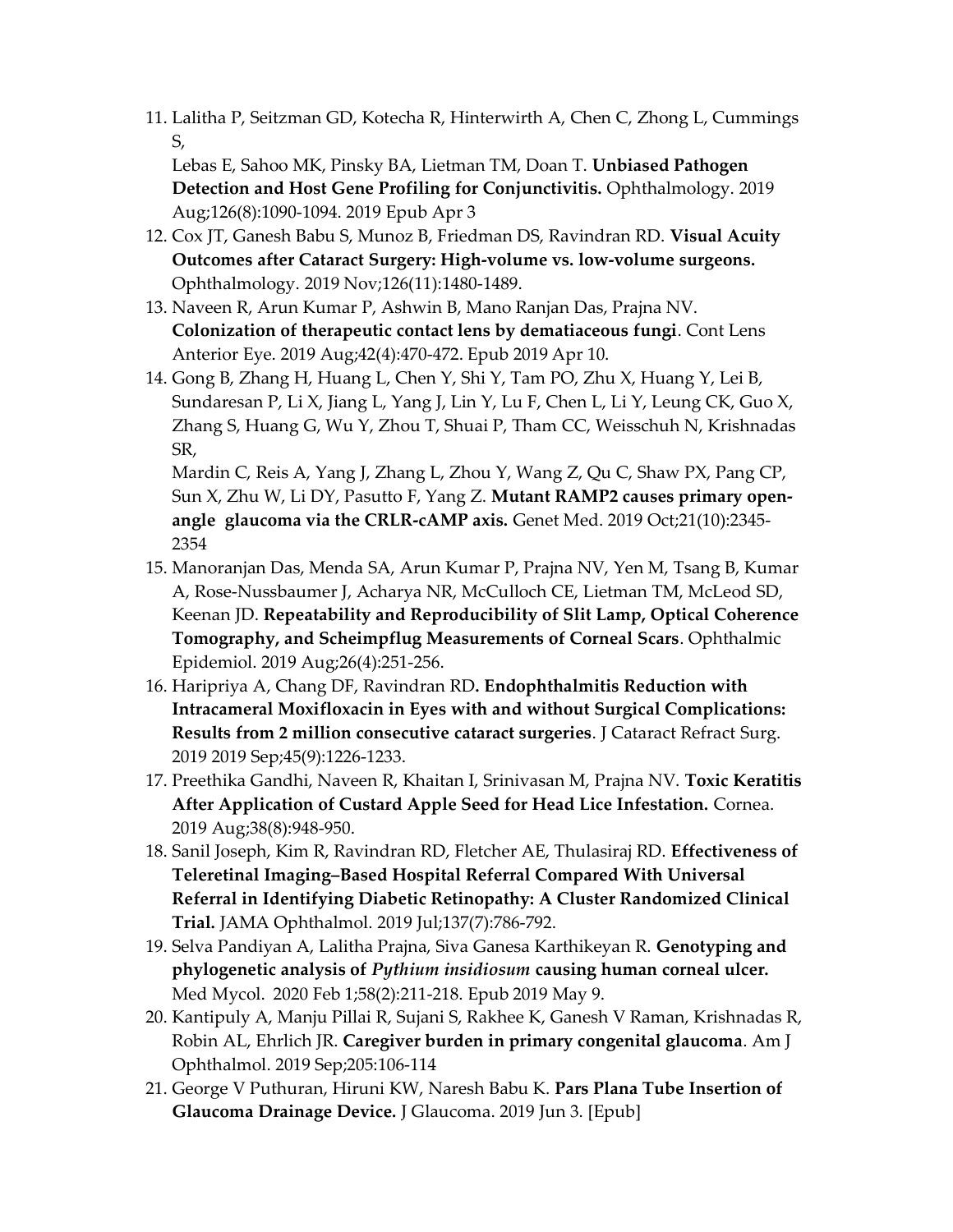- 22. Chidambaram JD, Prajna NV, Srikanthi P, Shruti L, Manisha Shah, Elakkiya S, Lalitha P, Macleod D, Burton MJ. Cellular morphological changes detected by laser scanning in vivo confocal microscopy associated with clinical outcome in fungal keratitis. Sci Rep. 2019;9:8334.
- 23. Naresh Babu K, Piyush Kohli, Soumya Jena, Kim R. Utility of digitally assisted vitreoretinal surgery systems (DAVS) for high-volume vitreoretinal surgery centre: a pilot study. Br J Ophthalmol. 2020 Mar;104(3):432-436. 2019 Jun 8. [Epub]
- 24. Gulshan V, Renu P Rajan, Widner K, Wu D, Wubbels P, Rhodes T, Whitehouse K, Coram M, Corrado G, Kim R, Raman R, Peng L, Webster DR. Performance of a Deep-Learning Algorithm vs Manual Grading for Detecting Diabetic Retinopathy in India. JAMA Ophthalmol. 2019 Sep;137(9):987-993. [
- 25. Naresh Babu K, Piyush Kohli, Suresh P, Ilango K, Kim R. A rare case of monocular visual loss after spinal surgery in prone position with adequate eye protection. Indian J Neurosurg. 2019;8:57–60
- 26. Muralidhar R, Vijayalakshmi P. Sensitivity and specificity of teachers for vision screening among primary school children in South India. Oman J Ophthalmol 2019;12:88-93.
- 27. Manoj Kumar K, Uma Subramanian, Bharanidharan D. Performance assessment of variant calling pipelines using human whole exome sequencing and simulated data. BMC Bioinformatics. 2019 Jun 17;20(1):342
- 28. Niranjana P, Nithya Lakshmi S, Jeya Maheshwari J, Prajna NV, Lalitha Prajna, Dharmalingam K. Quantitative profiling of tear proteome reveals down regulation of zinc alpha-2 glycoprotein in Aspergillus flavus keratitis patients. Exp Eye Res. 2019 Sep;186:107700
- 29. Sharma N, Arora T, Singhal D, Maharana PK, Garg P, Nagpal R, Murthy S, Gunnam S, Arora A, Prajna NV, Revathi R, Padmanabhan P, Kumar A, Kumar R, Tomar S, Thomas A, Gyanchand R, Arora R, Biswas B, Basak S. Procurement, storage and utilization trends of eye banks in India. Indian J Ophthalmol. 2019 Jul;67(7):1056-1059.
- 30. Prajna NV. Commentary: Procurement, storage and utilization trends of eye **banks in India.** Indian J Ophthalmol. 2019 Jul;67(7):1060.
- 31. Ashis Ghosh, Naveen R, Prajna NV. Traumatic corneal cyst. Indian J Ophthalmol. 2019 Jul;67(6):1179.
- 32. Amit Kumar D, Naresh Babu K, Kim R, Chitaranjan Mishra. Double ring sign in optic nerve head hypoplasia. Indian J Ophthalmol. 2019 Jul;67(7):1187
- 33. Naresh Babu K, Vedang Shah, Piyush Kohli, Shah Pratik K. Subretinal pigment epithelium cleft: A sign of caution. Indian J Ophthalmol. 2019 Jul;67(7):1188.
- 34. Renu P Rajan, Amit Kumar D, Naresh Babu K, Kim R. Bilateral optic nerve aplasia with corpus callosum hypogenesis in an otherwise healthy child: Report of a rare case. Indian J Ophthalmol. 2019 Jul;67(7):1231-1233.
- 35. Chitaranjan Mishra, Naresh Babu K, Piyush Kohli, Kim R. Ultra-wide field imaging of nucleus drop in vitreous. Indian J Ophthalmol. 2019 Aug;67(8):1343.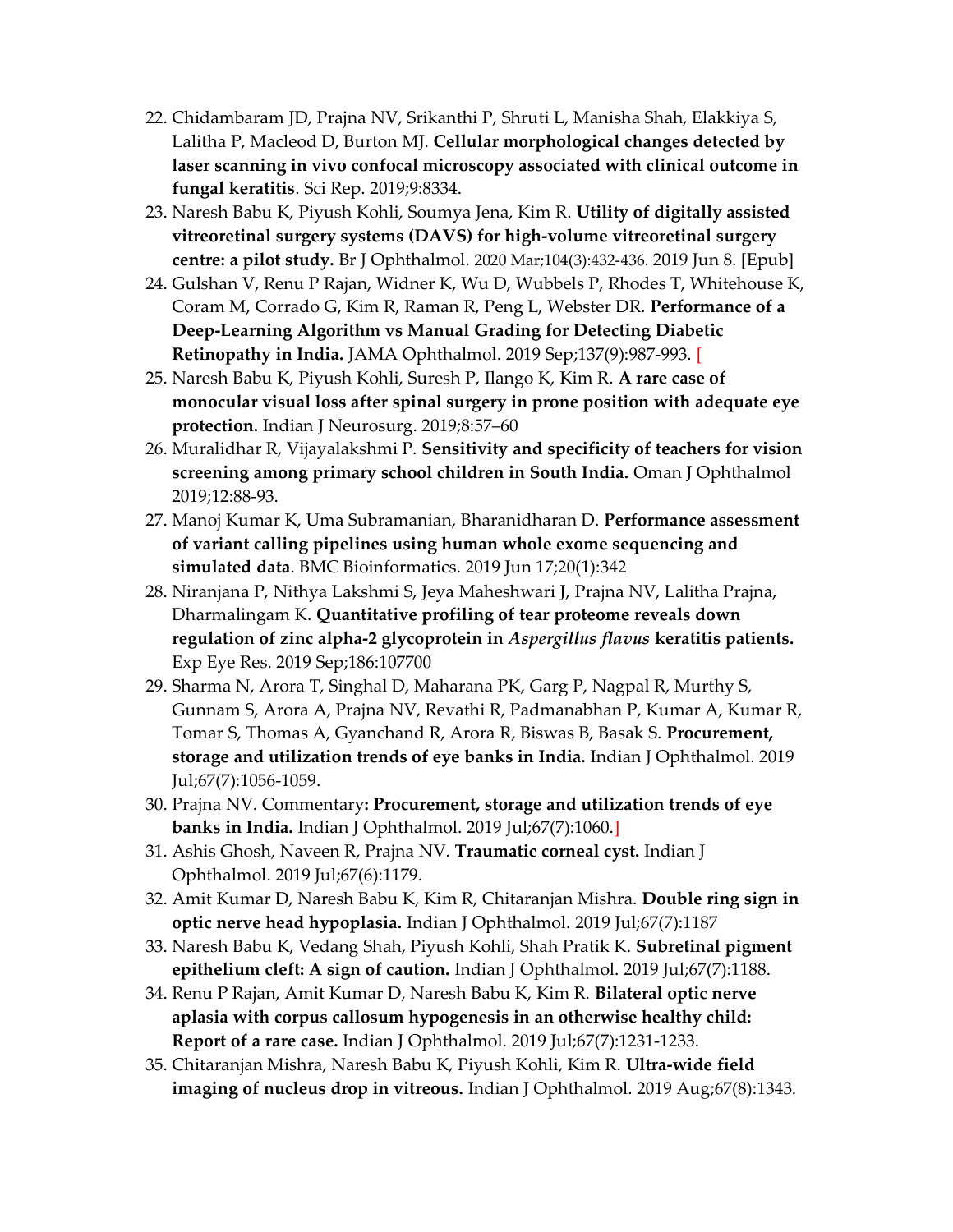- 36. Shait Mohammed MR, Muthu Kumar B, Amrathlal RS, Priyadharshini K, Jeya Maheshwari J, Prajna NV, Lalitha Prajna, Dharmalingam K. Dataset for the spore surface proteome and hydrophobin A/RodA proteoforms of A. flavus. Data Brief. 2019 Mar 15;23:103817.
- 37. Mano Ranjan Das, Begum Shaik M, Naveen R, Prajna NV. Descemet Membrane Suturing for Large Descemet Membrane Detachment after Cataract Surgery. Cornea. 2020 Jan;39(1):52-55. Epub 2019 Aug.
- 38. Kumar JS, Rathinam S, Karothia D, Parida M. Cloning, expression & evaluation of potential immunogenic recombinant capsid premembrane protein of West Nile virus. Indian J Med Res. 2019 May;149(5):656-661
- 39. Naresh Babu K, Jayant Kumar, Piyush Kohli, Kim R. Perfluoro-n-octane-assisted mega Weiss-ring technique for posterior vitreous detachment induction in retinal detachment. Indian J Ophthalmol. 2019 Sep;67(9):1463-1465.
- 40. Renu P Rajan, Soumya Jena, Obuli Ramachandran, Piyush Kohli. Rare cause of floaters: A motile live worm in vitreous cavity. Indian J Ophthalmol. 2019 Sep;67(9):1490-1492.
- 41. Chitaranjan Mishra. Commentary: Role of PASCAL and optical coherence tomography angiograpgy in the treatment of diffuse unilateral subacute neuroretinitis caused by large live motile worm. Indian J Ophthalmol. 2019 Sep;67(9):1496-7.
- 42. Rameshkumar G, Sikha M, Ponlakshmi M, Selva Pandiyan A, Lalitha P. A rare case

of Myrothecium species causing mycotic keratitis: Diagnosis and management. Med Mycol Case Rep. 2019 Jul;25:53-55.

- 43. George V Puthuran, Palmberg P, Hiruni KW, Krishnadas R, Robin A. Intermediate-Term Outcomes of an Affordable Aqueous Drainage Implant in Adults with Refractory Glaucoma. Ophthalmology Glaucoma. 2019 Jul-Aug;2(4):258-266.
- 44. Rathinam SR, Gonzales J, Radhika T, Anuradha K, Balamurugan S, Vedhanayaki R, Lim L, Suhler EB, Al-Dhibi HA, Doan T, Keenan JD, Rao MM, Ebert CD, Nguyen HH, Kim E, Porco TC, Acharya NR; for the FAST Research Group. Effect of Corticosteroid-Sparing Treatment With Mycophenolate Mofetil vs Methotrexate on Inflammation in Patients With Uveitis: A Randomized Clinical Trial. JAMA. 2019 Sep;322(10):936-945
- 45. Talbott M, Cevallos V, Chen MC, Chin SA, Lalitha P, Seitzman GD, Lietman TM, Keenan JD. Synergy Testing of Antiamoebic Agents for Acanthamoeba: Antagonistic Effect of Voriconazole. Cornea. 2019 Oct;38(10):1309-1313.
- 46. Yogapriya S, Gaikwad GG, Prajapati KA, Prajna NV, Gowri Priya C. Comparison of structural integrity and functional status of corneal endothelium stored in Cornisol and Optisol-GS. Indian J Ophthalmol. 2019 Oct;67(10):1579-1584.
- 47. Hem Shah, Naveen R, Shivaa Ramsewak, Chiu S, Sanil Joseph, Rose-Nussbaumer J, Prajna NV. Demographic and socioeconomic barriers and treatment seeking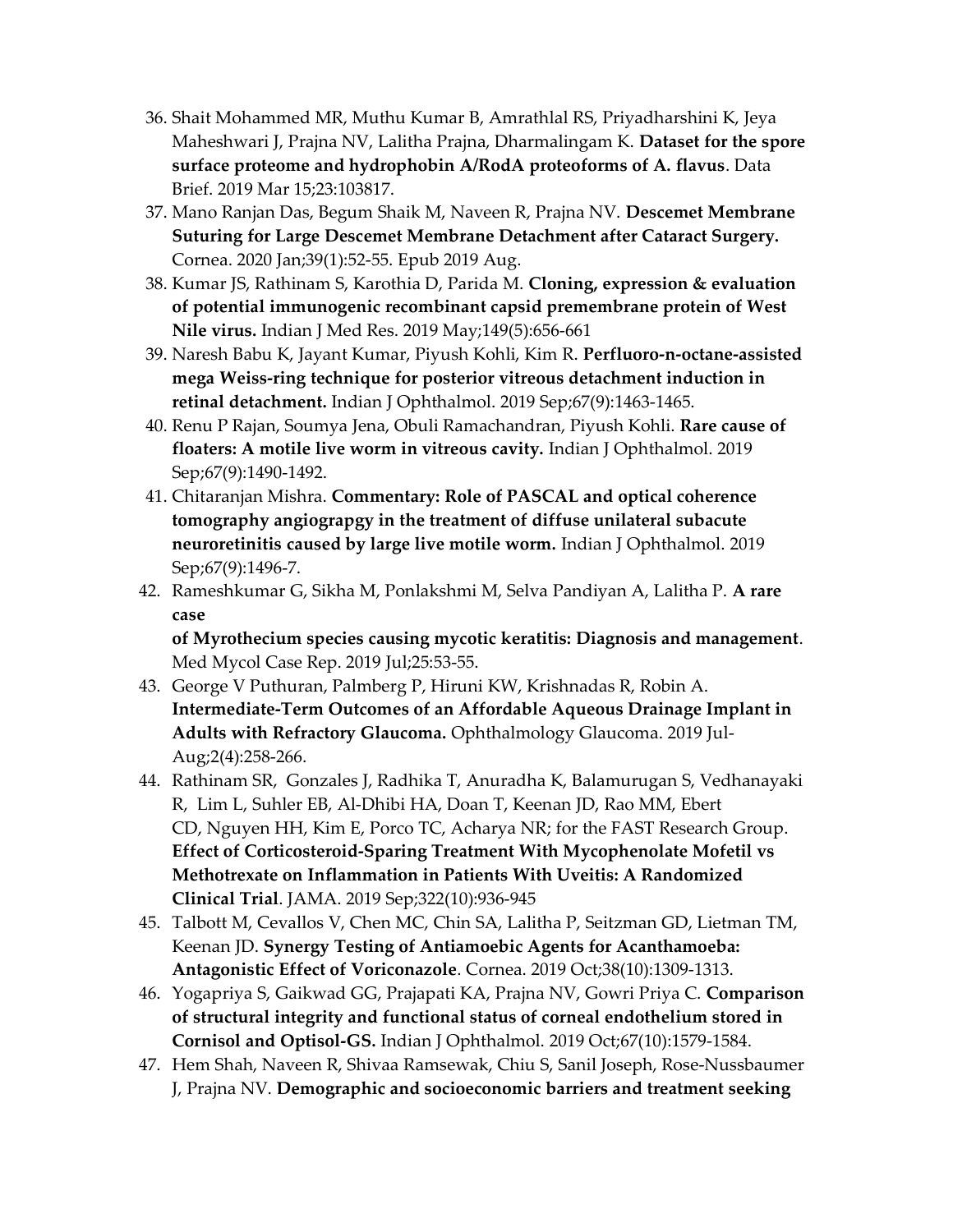behaviors of patients with infectious keratitis requiring therapeutic penetrating keratoplasty. Indian Ophthalmol. 2019 Oct;67(10):1593-1598.

- 48. Prajna NV, Sangoi K. Commentary: Timing of therapeutic keratoplasty. Indian J Ophthalmol. 2019 Oct;67(19):1606.
- 49. Krishnadas R. Commentary: Blindness from glaucoma associated with steroid abuse in children. Indian J Ophthalmol. 2019 Oct;67(10):1655-1656
- 50. Karthik Kumar, Chitaranjan Mishra, Rupa A, Naresh Babu K, Kim R. Reversible blindness in a patient with closantel toxicity. Indian J Ophthalmol. 2019 Oct;67(10):1768-1771
- 51. Reighard CL, Manju Pillai R, Sujani S, Spaeth GL, Schilling SG, Wizov SS, Stein JD, Robin AL, Vidya R, Ehrlich JR. Glaucoma-Associated Visual Task Performance and Vision-Related Quality of Life in South India. Ophthalmol Glaucoma. 2019 Sep-Oct;2(5):357-363
- 52. George V Puthuran, Palmberg PF, Hiruni KW, Srilekha P, Krishnadas S, Robin AL. Intermediate-term outcomes of Aurolab aqueous drainage implant in refractory paediatric glaucoma. Br J Ophthalmol. 2019 Oct 4. [Epub]
- 53. Prajna NV, Naveen R, Lalitha P, Austin A, Ray KJ, Keenan JD, Porco TC, Lietman TM, Rose-Nussbaumer J. Cross-Linking-Assisted Infection Reduction: a randomized clinical trial evaluating the effect of adjuvant cross-linking on outcomes in fungal keratitis. Ophthalmology. 2019 Sep 4. [Epub]
- 54. Yogapriya S, Muthukkaruppan V, Krishnadas S, Gowri Priya C. Identification, quantification and age-related changes of human trabecular meshwork stem cells. Eye Vis. 2019 Dec;6:31.
- 55. Chitaranjan Mishra, Kim R, Poonam Rai. Direct view of ciliary processes associated with severe subluxation of crystalline lens. Indian J Ophthalmol. 2019 Nov;67(11):1881.
- 56. Chitaranjan Mishra, Naresh Babu K, Kim R, Dhipak Arthur B. Retinal astrocytic hamartoma in tuberous sclerosis. Indian Dermatol Online J. 2019;10:753-4.
- 57. Naresh Babu K, Piyush Kohli, Obuli Ramachandran N. Abnormal Retinal Vasculature in a Young Child: A Diagnostic Dilemma. Ocul Immunol Inflamm. 2019 Oct 31:1-4.
- 58. Chitaranjan Mishra, Usha Kim, Sai Dheera M. Combined treatment modality for phthiriasis palpebrarum. Indian J Med Microbiol. 2019 Apr-Jun;37(2):296-7.
- 59. Usha Kim, Gunjan Rathi, Gunja Chowdhary, Srinavasan KG, Shanthi R, Prabhu Krishna R S. Accuracy of preoperative imaging in predicting optic nerve invasion in retinoblastoma: A retrospective study. Indian J Ophthalmol. 2019 Dec;67(12):2019-22.
- 60. Rathinam SR, Irene D, Dharmalingam K, Jeya Maheshwari J. Molecular Mimicry between Betaine Aldehyde Dehydrogenase of Leptospira and Retinal Dehydrogenase 1 of Human Lens: A Potential Trigger for Cataract Formation in Leptospiral Uveitis Patients. Ocul Immunol Inflamm. 2019 Nov;1–8. [Epub]
- 61. Anjana S, Rekha S, Rathinam SR. Metastatic carcinoma masquerading as lens matter. Indian J Ophthalmol 2019 Dec;;67(12):2046-2047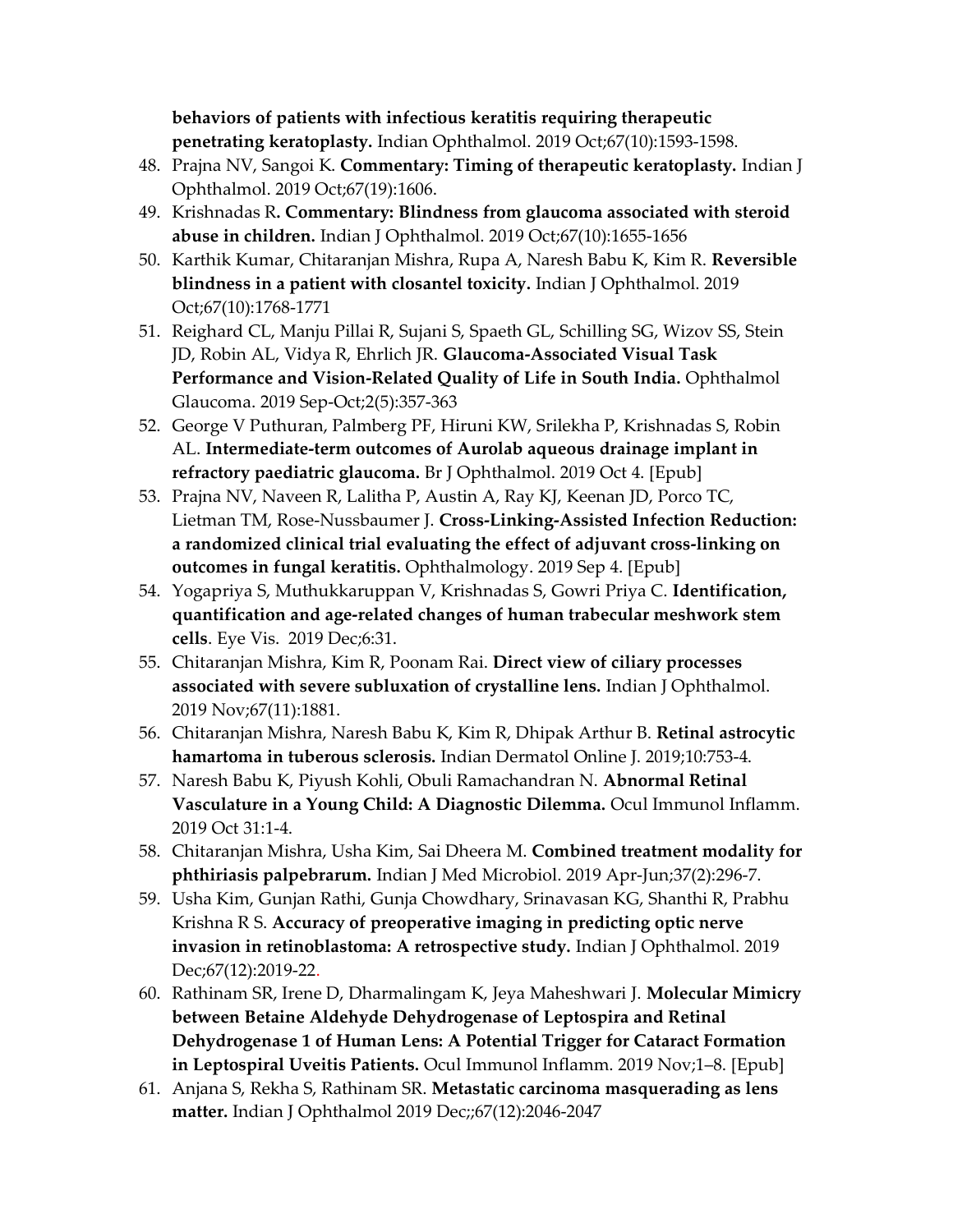- 62. Ung L, Acharya NR, Agarwal T, Alfonso EC, Bagga B, Bispo PJM, Burton MJ, Dart JKG, Doan T, Fleiszig SMJ, Garg P, Gilmore MS, Gritz DC, Hazlett LD, Iovieno A, Jhanji V, Kempen JH, Lee CS, Lietman TM, Margolis TP, McLeod SD, Mehta JS, Miller D, Pearlman E, Prajna L, Prajna NV, Seitzman GD, Shanbhag SS, Sharma N, Sharma S, Srinivasan M, Stapleton F, Tan DTH, Tandon R, Taylor Hr, Tu EY, Tuli SS, Vajpayee RB, Gelder RNV, Watson SL, Zegans ME, Chodosh J. Infectious corneal ulceration: a proposal for neglected tropical disease status. Bull World Health Organ. 2019 Dec;97:854-856.
- 63. Naresh Babu, Girish Baliga, Hiruni KW, George V Puthuran. Intermediate-term outcomes of pars plana tube insertion of Aurolab aqueous drainage implant for refractor
- 64. Menda SA, Manoranjan Das, Panigrahi A, Prajna NV, Acharya NR, Lietman TM, McLeod SD, Keenan JD. Association of Postfungal Keratitis Corneal Scar Features with Visual Acuity. JAMA Ophthalmol. 2019 Dec 5. [Epub]
- 65. Rathinam S, Vedhanayaki R, Balagiri K. A Cross-Sectional Assessment of Knowledge, Attitude, and Practice Toward Leptospirosis among Rural and Urban Population of a South Indian District. Ocul Immunol Inflamm. 2019 Dec 9:1-12. [Epub]
- 66. Prithiviraj SR, Siva Ganesa Karthikeyan R, Hariharan G, Rameshkumar G, Ponlakshmi M, Sankalp Singh S, Lalitha P. Clinical presentations, genotypic diversity and phylogenetic analysis of Acanthamoeba species causing keratitis. J Med Microbiol. 2019 Dec. [Epub].
- 67. Meenakshi Sundaram R, Thulasiraj RD, Ganesh Babu BS. Managing demand generation with evidence. Community Eye Health J. 2019;32(107):S11-S12.
- 68. Banushree R, Prakash S, Reddy S, Puthuran GV, Kannan NB, Pillai MR. A Rare Case

## Report of Frank Ter Haar Syndrome in a Sibling Pair Presenting with **Congenital**

Glaucoma. J Glaucoma. 2019 Dec 4. [Epub]

- 69. Kannan NB, Sen S, Mishra C, Lalitha P, Rameshkumar G, Rajan RP, Karthik Kumar A, Kim R. Comparative Study of Microbiological Profile and Management Outcomes of Acute Endophthalmitis after Microincision Vitrectomy Surgery versus Intravitreal Injections. Ocul Immunol Inflamm. 2020 Jan 3. [Epub]
- 70. Agrawal R, Testi I, Mahajan S, Yuen YS, Agarwal A, Kon OM, Barisani-Asenbauer

T, Kempen JH, Gupta A, Jabs DA, Smith JR, Nguyen QD, Pavesio C, Gupta V; Collaborative Ocular Tuberculosis Study Consensus Group: Agarwal M, Agarwal M, Aggarwal A, Aggarwal K, Agrawal M, Al-Dhibi H, Androudi S, Asyari F, Balasundaram MB, Murthy KB, Baglivo E, Banker A, Bansal R, Basu S, Behera D, Biswas J, Bodaghi B, Carreño E, Caspers L, Chee SP, Chhabra R, Cimino L, Concha Del Rio LE, Cunningham ET, Land Curi AL, Das D, Davis J,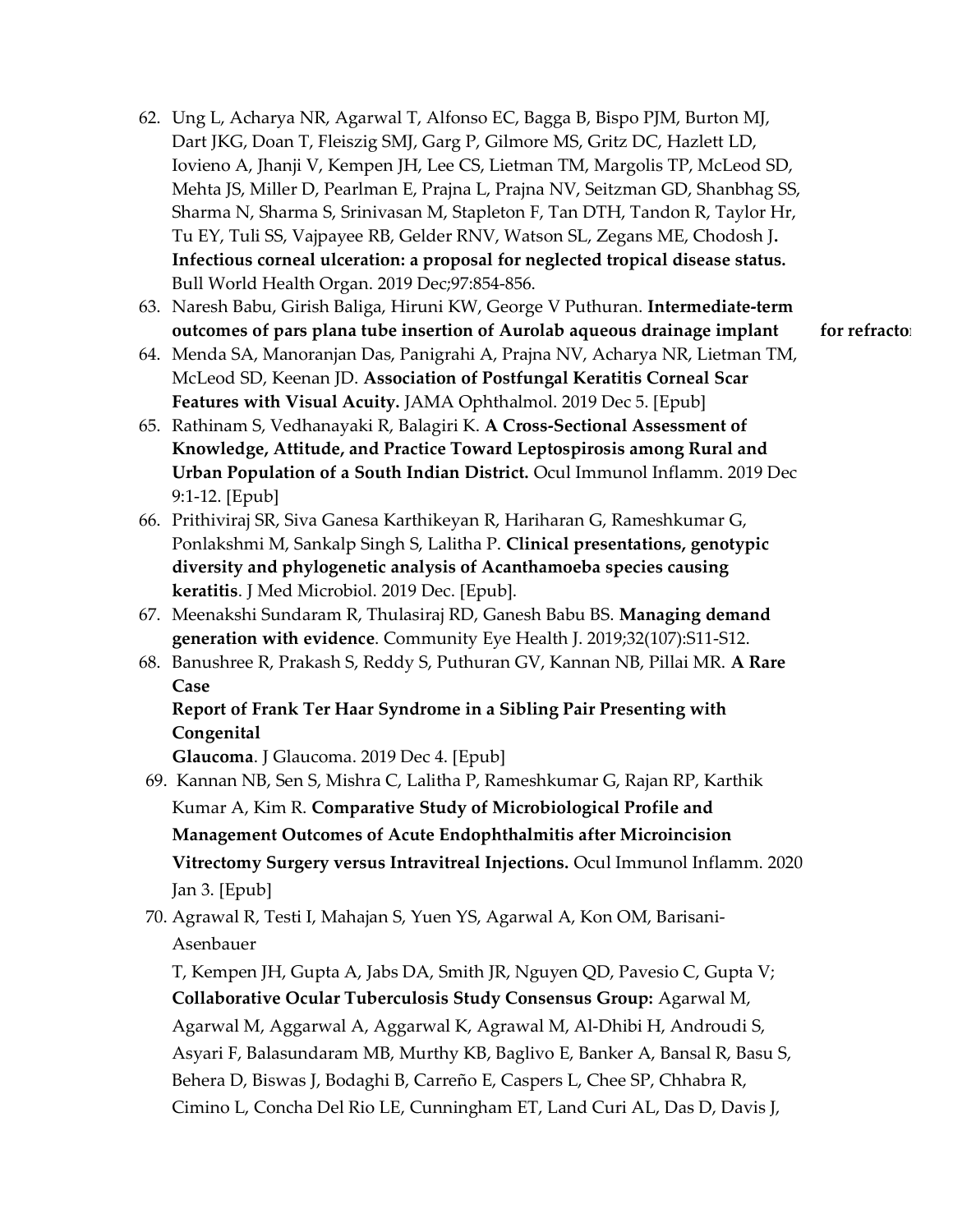DeSmet M, Denisova E, Denniston AK, Errera MH, Fonollosa A, George A, Goldstein DA, Crosier YG, Gunasekeran DV, Gurbaxani A, Invernizzi A, Isa HM, Islam SM, Jones N, Katoch D, Khairallah M, Khosla A, Kramer M, Kumar A, Kumar A, La Distia Nora R, Lee R, Lowder C, Luthra S, Mahendradas P, Makhoul D, Mazumdar S, McCluskey P, Mehta S, Miserocchi E, Mochizuki M, Mohamed OS, Muccioli C, Munk MR, Murthy S, Narain S, Nascimento H, Neri P, Nguyen M, Okada AA, Ozdal P, Palestine A, Pichi F, Raje D, Rathinam SR, Rousselot A, Schlaen A, Sehgal S, Sen HN, Sharma A, Sharma K, Shoughy SS, Singh N, Singh R, Soheilian M, Sridharan S, Thorne JE, Tappeiner C, Teoh S, Tognon MS, Tugal-Tutkun I, Tyagi M, Uy H, Vasconcelos Santos DV, Valentincic NV, Westcott M, Yanai R, Alvarez BY, Zahedur R, Zierhut M. Collaborative Ocular Tuberculosis Study Consensus Guidelines on the Management of Tubercular Uveitis-Report 1: Guidelines for Initiating Antitubercular Therapy in Tubercular Choroiditis. Ophthalmology. 2020 Jan 11. [Epub] PMID: 32115264 78. Prajna L. Commentary: Analysis of differentially expressed genes in bacterial and fungal keratitis. Indian J Ophthalmol 2020 Jan;68(1):47. 79. Mishra C, Ramasamy K. Commentary: A novel, standardized, reproducible method to calculate the area of internal limiting membrane peeled intraoperatively in macular hole surgery using a video overlay: A long-term study in cases of idiopathic macular holes. Indian J Ophthalmol 2020 Jan;68(1):163.

80. Mishra C, Ramasamy K. Commentary: Enterobacter endophthalmitis: Clinical settings, susceptibility profile, and management outcomes across two decades. Indian J Ophthalmol 2020 Jan;68(1):116-117.

81. Babu N, Kohli P, Kumar J. Self-inflicted Ocular Injury-Does It Relieve the Pain? JAMA Ophthalmol. 2020 Jan 1;138(1):e190055.

82. Rupesh A, Ding J, Sen P, Rousselot A, Chan A, Nivison-Smith L, Wei X, Mahajan S, Kim R, Mishra C, Agarwal M, Suh MH, Luthra S, Munk MR, Cheung CY, Gupta V. Exploring choroidal angioarchitecture in health and disease using choroidal vascularity index. Prog Retin Eye Res. 2020 Jan 10:100829. [Epub]

83. Bhalla S, Soni T, Joshi M, Sharma VK, Mishra R, Mohan V, Unnikrishnan R, Kim R, Murthy GVS, Prabhakaran D, Rani PK, Rajalakshmi R. **A partnership** model for

capacity-building of primary care physicians in evidence-based management of

diabetic retinopathy in India. Indian J Ophthalmol. 2020 Feb;68(Suppl 1:S67-S69.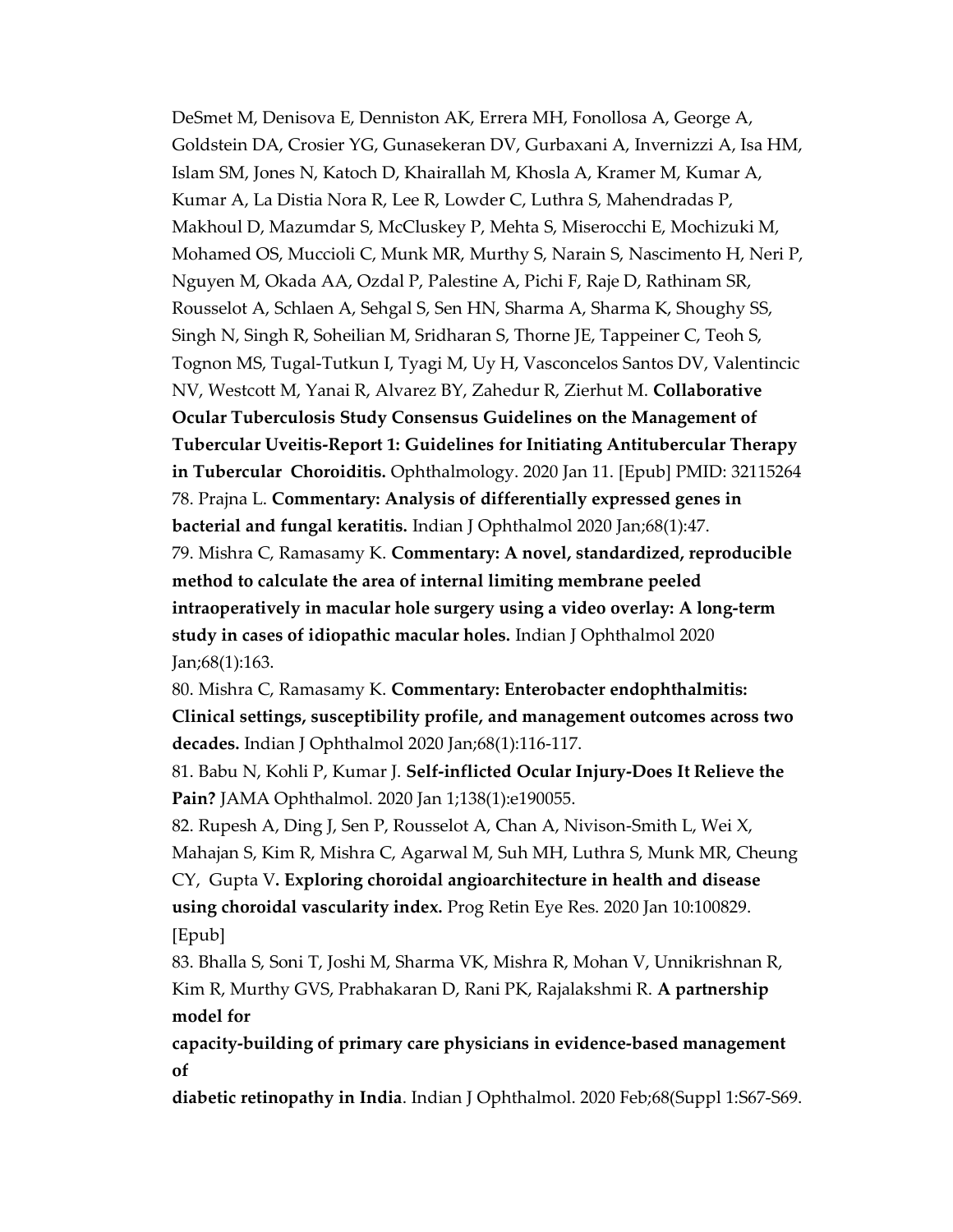84. Killeen OJ, Pillai MR, Udayakumar B, Shroff S, Menaka V, Cho J, Newman-Casey PA. Understanding Barriers to Glaucoma Treatment Adherence among Participants in South India. Ophthalmic Epidemiol. 2020 Jan 17. [Epub 85. Namperumalsamy P. Maintaining quality in community eye care – The Aravind model. Indian J Ophthalmol. 2020 Feb;68(2):285-287. 86. Raman R, Krishnan R, Kim R, Natarajan S. Diabetic retinopathy: A right time to intervene. Indian J Ophthalmol. 2020 Feb;68(2):305-306 87. Chang DF, Prajna NV, Szczotka-Flynn LB, Benetz BA, Lass JH, O'Brien RC, Menegay HJ, Gardner S, Shekar M, Rajendrababu S, Rhee DJ. Comparative Endothelial Toxicity of Differing Intracameral Moxifloxacin Doses Following Phacoemulsification. J Cataract Refract Surg. 2020 Jan 27. [Epub] 88. Rathinam S, Thundikandy R, Balagiri K. **Knowledge, Attitude, and Practice** Towards Leptospirosis among Undergraduate and Postgraduate Medical Students in India. Ocul Immunol Inflamm. 2020 Feb 14:1-6. [Epub] 89. Babu N, Kumar K, Kohli P, Ramasamy K. Apparent double macular hole caused by vitreomacular traction. Indian J Ophthalmol. 2020 Mar;68(3):518-519. 90. Parida H, Kannan NB, Rathinam SR. Imaging of Muller cell sheen dystrophy. Indian J Ophthalmol. 2020 Mar;68(3):533-535. 91. Kim U, Mishra C, Dheera MS. Phthiriasis palpebrarum in a psychiatric patient. Indian Dermatol Online J. 2020;11:125.

92. Srinivasan M, Ravindran RD, O'Brien KS, Kim UR, Wilkins JH, Whitcher JP, Lietman TM, Gritz DC, Keenan JD. Antioxidant Vitamins for Cataracts: 15-Year Follow-up of a Randomized Trial. Ophthalmology. 2020 Feb 4. pii: S0161- 6420(20)30120-2. [Epub]

93. Kannan NB, Sen S, Ramachandran O, Ramasamy K. Management of coexistent

choroidal neovascular membrane and macular hole with serous detachment in a case of pathological myopia: challenges and dilemmas. BMJ Case Rep. 2020 Mar 30;13(3).

94. Loo J, Kriegel MF, Tuohy MM, Kim KH, Prajna V, Woodward MA, Farsiu S. Open-source automatic segmentation of ocular structures and biomarkers of microbial keratitis on slit-lamp photography images using deep learning. IEEE J

Biomed Health Inform. 2020 Mar 30. [Epub]

95. Puthuran GV, Palmberg P, Wijesinghe HK, Srivastav KS, Krishnadas SR, Robin AL. Aurolab Aqueous Drainage implant with and without Scleral patch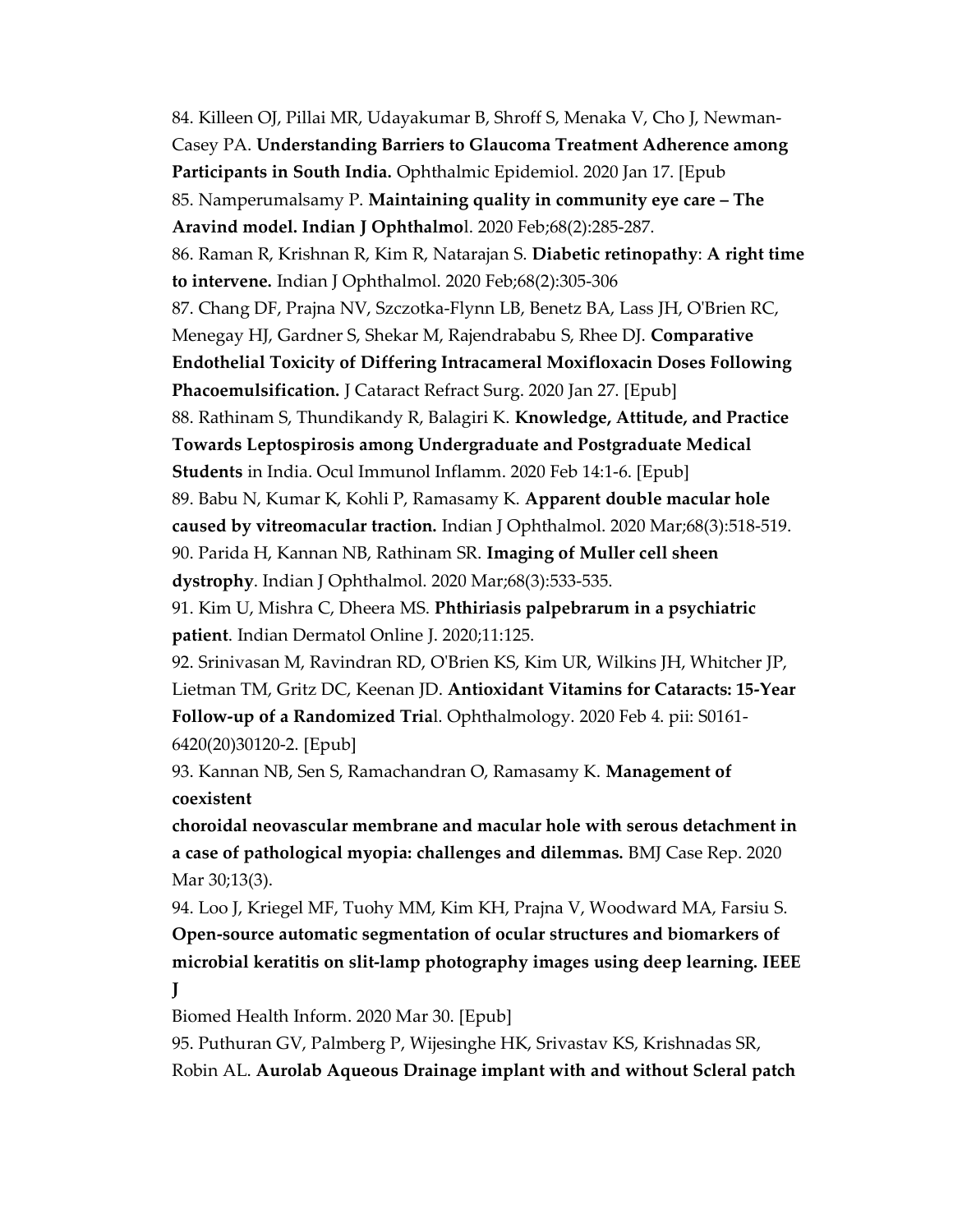graft in refractory adult and pediatric glaucomas – A comparative study. Am J Ophthalmol. 2020 Mar 25. [Epub]

## Non-Peer Reviewed Journals

- 1. Vignesh TP. Topical nepafenac in the treatment of center involving diabetic macular edema. TNOA J Ophthalmic Sci Res. 2019 Apr-Jun;57(2):109-112.
- 2. Vignesh TP. Subthreshold micropulse yellow laser in the treatment of central serous chorioretinopathy. TNOA J Ophthalmic Sci Res. 2019 Apr-Jun;57(2):118-121.
- 3. Karthik Kumar, Piyush Kohli, Naresh Babu, Soumya Jena, Kim R. Outcome of early and late vitrectomy for retinal detachment associated with von Hippel– Lindau-related retinal capillary hemangioma. TNOA J Ophthalmic Sci Res. 2019 Apr-Jun;57(2):128-131.
- 4. Kim R, Atul Kumar, Rajiv Raman, Raja Narayanan, Manish Nagpal, Paisan Ruamviboonsuk, Madanagopalan VG. Expert corner - diabetic retinopathy. TNOA J Ophthalmic Sci Res. 2019 Apr-Jun;57(2):146-151.
- 5. Vijayalakshmi AS, Sharmila R. Aftermath of topiramate: An interesting case report and literature review. TNOA J Ophthalmic Sci Res. 2019 Jul-Sep;57(3):240- 242.
- 6. Senthilkumar VA, Krishna SM, Das M, Sangoi KP. Bilateral juvenile open-angle glaucoma with keratoconus: A rare association and literature review. TNOA J Ophthalmic Sci Res. 2019 Oct-Dec;57(4):311-315.
- 7. Senthilkumar VA, Krishna MS. Conjunctival retraction and patch graft exposure after trabeculectomy with mitomycin C. TNOA J Ophthalmic Sci Res. 2019 Oct-Dec;57(4):334.
- 8. Senthilkumar VA, Rajendrababu S. Large scleral buttonhole-intraoperative surprise. TNOA J Ophthalmic Sci Res 2019 Oct-Dec;57(4):337.
- 9. Senthilkumar VA, Krishna SM. Bilateral senile true exfoliation of the lens capsule with chronic glaucoma. TNOA J Ophthalmic Sci Res. 2020 Jan-Mar;58(1):51.
- 10. Senthilkumar VA, Tara TD. Bilateral spiderweb in the anterior chamber of the eye: Persistent pupillary membrane. TNOA J Ophthalmic Sci Res. 2020 Jan-Mar;58(1):54.
- 11. Kannan NB, Adenuga OO, Renu RP, Ramasamy K. Sutureless scleral fixated three-piece intraocular lens in the management of dislocated capsular bag– capsular tension ring–intraocular lens complex. J Clin Ophthalmol Res 2020;8:35-7.
- 12. Babu N, Kohli P, Shekhar M, Ramasamy K. Repositioning of inadvertent intralenticular ozurdex. Kerala J Ophthalmol 2020;32:73-75.